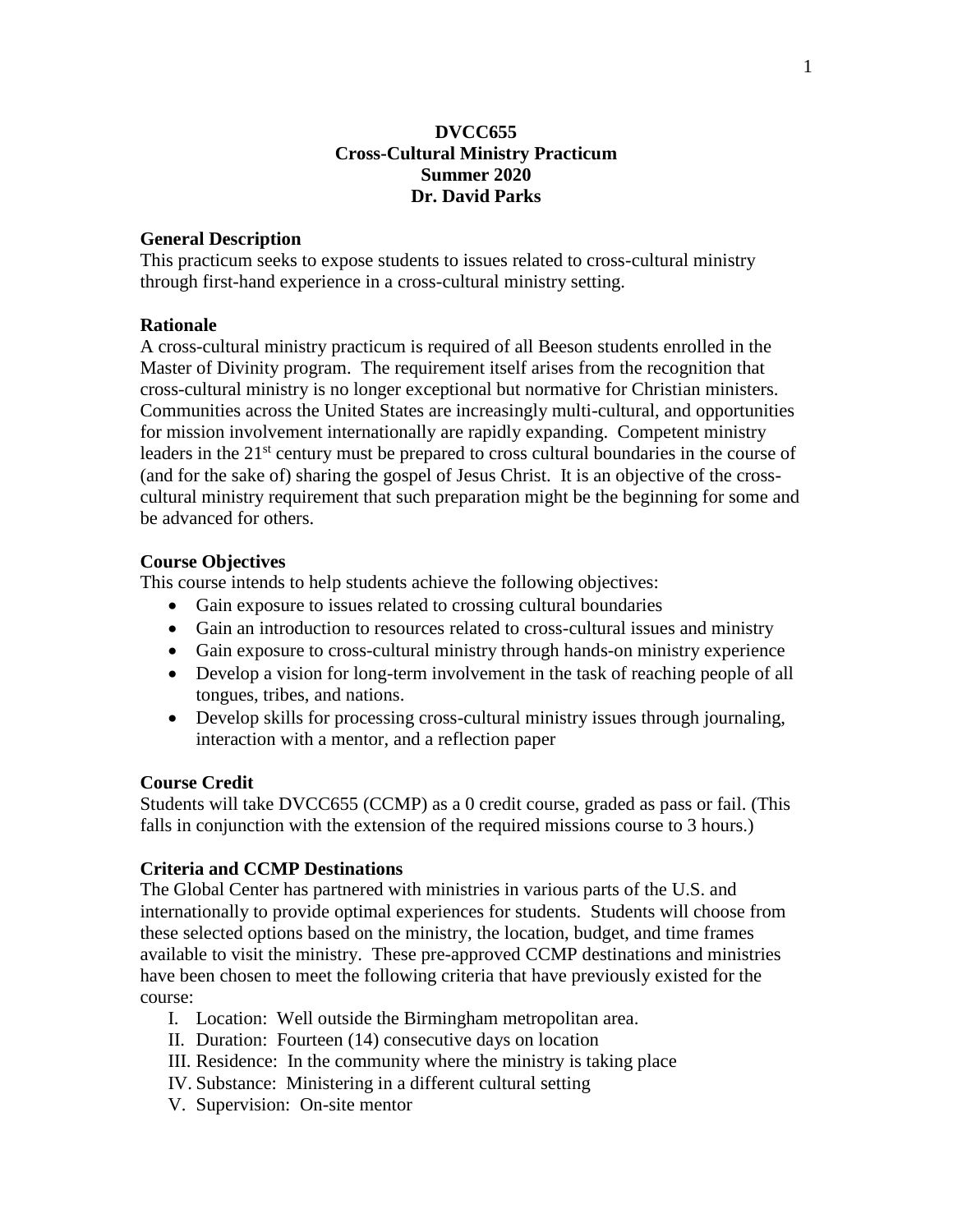While the ministries are already pre-approved, our ministry partners will vary regarding the times students will be able to join them, how many students they can effectively host, the cost to join them, etc. After Dr. Parks gives approval for a Beeson student to join a CCMP destination, final approval will need to be given by the ministry partner.

# **Submit Paperwork**

To receive credit for a cross-cultural ministry practicum, students should submit:

- 1. Samford University Assumption of Risk, Release, and Indemnity Agreement\*
- 2. Global Center Registration Form for the DVCC655 course
- 3. Travel-Grant Application (if seeking financial assistance for the trip)

For students accomplishing their CCMP during the Summer of 2020, paperwork should be submitted to the Global Center by *March 9, 2020.* They will be notified about approval and receiving a travel grant by *mid-April.* Students may find this paperwork at the Global Center or online at [https://www.beesondivinity.com/cross-cultural](https://www.beesondivinity.com/cross-cultural-ministry-practicums)[ministry-practicums](https://www.beesondivinity.com/cross-cultural-ministry-practicums) under the "Syllabus and Forms" tab. **Note that the trip mentors and agencies may have earlier due dates for their registrations.**

In addition to the paperwork required by the date above, all students completing a CCMP are required to submit **proof of insurance for medical evacuation** from the country of your visit to the United States. See the Global Center for more information about insurance.

\*In the case that Samford University updates the forms (or e-forms) used to guard Samford from legal liability if you are injured during one of these trips, you may be asked to complete that form in addition to or instead of the current *Assumption of Risk, Release, and Indemnity Agreement* before you leave for your CCMP.

# **Requirements**

# *Before you leave…*

- A. After the Global Center arranges the initial connection between the student and the ministry/CCMP destination, the student needs to begin working directly with the ministry to finalize details of the CCMP experience. This is to allow for flexibility with the dates and some of the specifics of the ministry experience itself.
- B. Come to the Global Center and **pick up a copy of the** *Journey Guide\** **from Anna**. This will serve as a training booklet and a journal for your CCMP. It contains a pre-trip portion, (Section 1: "Pre-Departure Training") that you must complete prior to departing on your trip.

\*If the site or organization that hosts your CCMP requires alternative preparatory reading/journaling, you may petition Dr. Parks to use that in place of the *Journey Guide*, but this must done **by request**.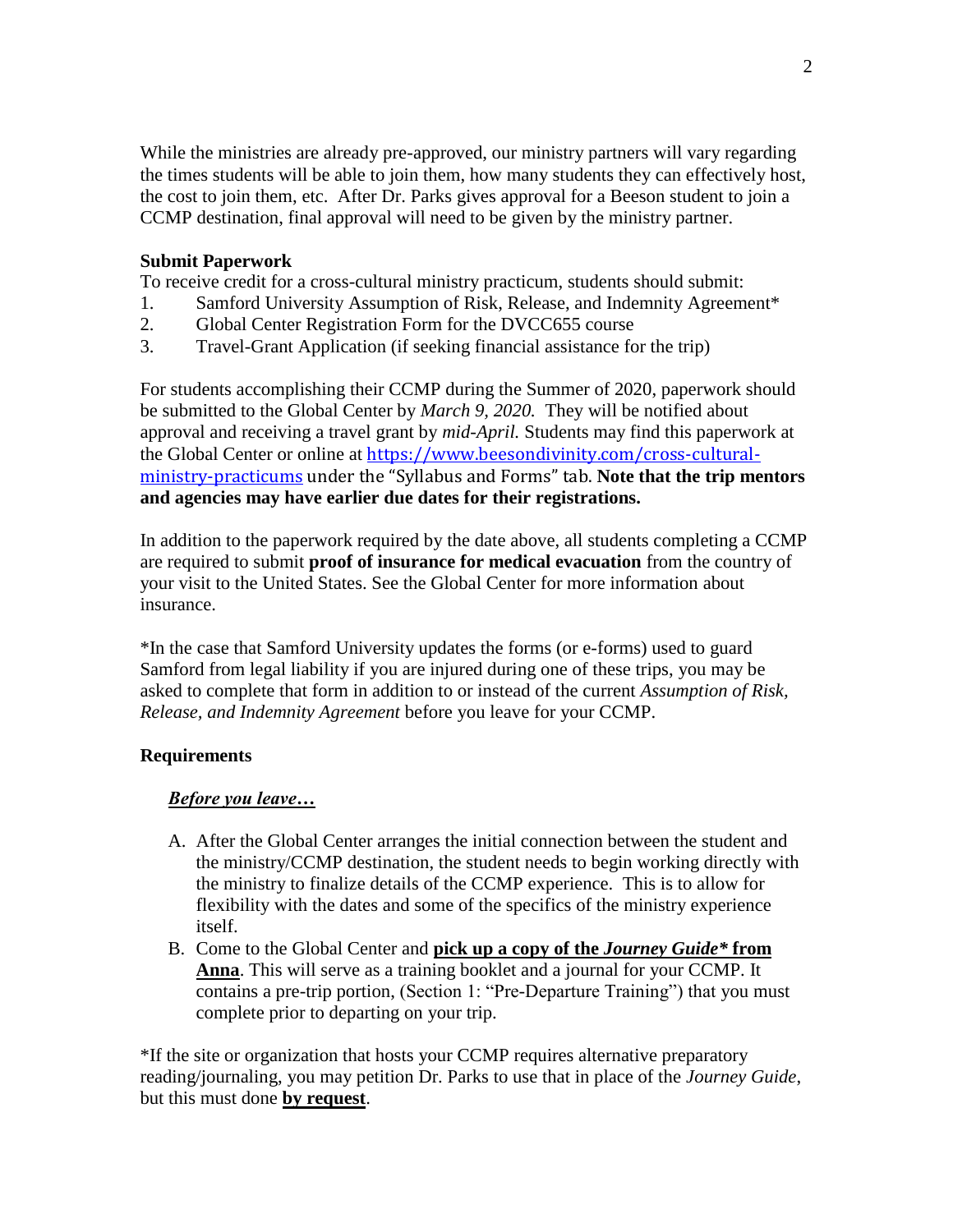### *While you are there…*

- C. Continue to use your *Journey Guide\** regularly throughout your trip. You will need to complete Sections 2-3 ("Host Country Training" and "Service Time") during the first week of your CCMP, and Section 4 ("Host Country Debriefing") by the end of the second week. *(If your CCMP will be longer than two weeks, use Sections 2-3 for the first half of your trip, and Section 4 for the second half.)* These sections will help you process and reflect on your experiences, journal about specific thoughts and memories, and give you devotionals to encourage you throughout your time on site in your CCMP location.
- D. Meet with your mentor on a weekly basis during the practicum to engage in theological reflection on your ministry experiences. Report on the ministry activities of the past week. Reflect on those experiences that have been most significant, and explore why. Anticipate what ministry opportunities may be approaching, and prepare yourself to be effective and to learn. Keep notes from the mentor meetings.
- E. (*Optional*) Students are encouraged to take pictures when appropriate (ask your ministry site leaders what is and what is not appropriate!). Group pictures and photos of natural beauty are good, but don't miss opportunities to captures unique aspects of Christian worship in the host culture or human and spiritual needs as well. Appropriate pictures (again, ask your hosts!) can be shared to social media. Please tag Beeson Divinity School (@beesondivinity). We may request use of these pictures at a later time for CCMP promotion.

#### *Once you return…*

- E. Finish your *Journey Guide* with Section 5, "Returning Home Integration."
- F. Meet with the Global Center Director for a reflection interview. Ideally, it's best to meet within 2 weeks of your return. Often this is not possible. If it isn't, please contact Dr. Parks ahead of time to plan for the earliest date possible. For your reflection time, be prepared to:
	- *a. Discuss how insights from Cross-Cultural Connections intersected with the culture you experienced.*
	- *b. Discuss what you did during your CCMP and what you learned.*
	- *c. Bring your Journey Guide and let Dr. Parks glance through it to see that you did it.*

#### **Grading**

The student will be graded on the basis of preparation for the practicum, participation in the required elements of the practicum, and reflection on the practicum.

For those taking the course for **0 credit hours**, a grade of either Passing (P) or Failing (F) will be awarded.

A Passing grade will be issued if all of the course requirements listed above are met.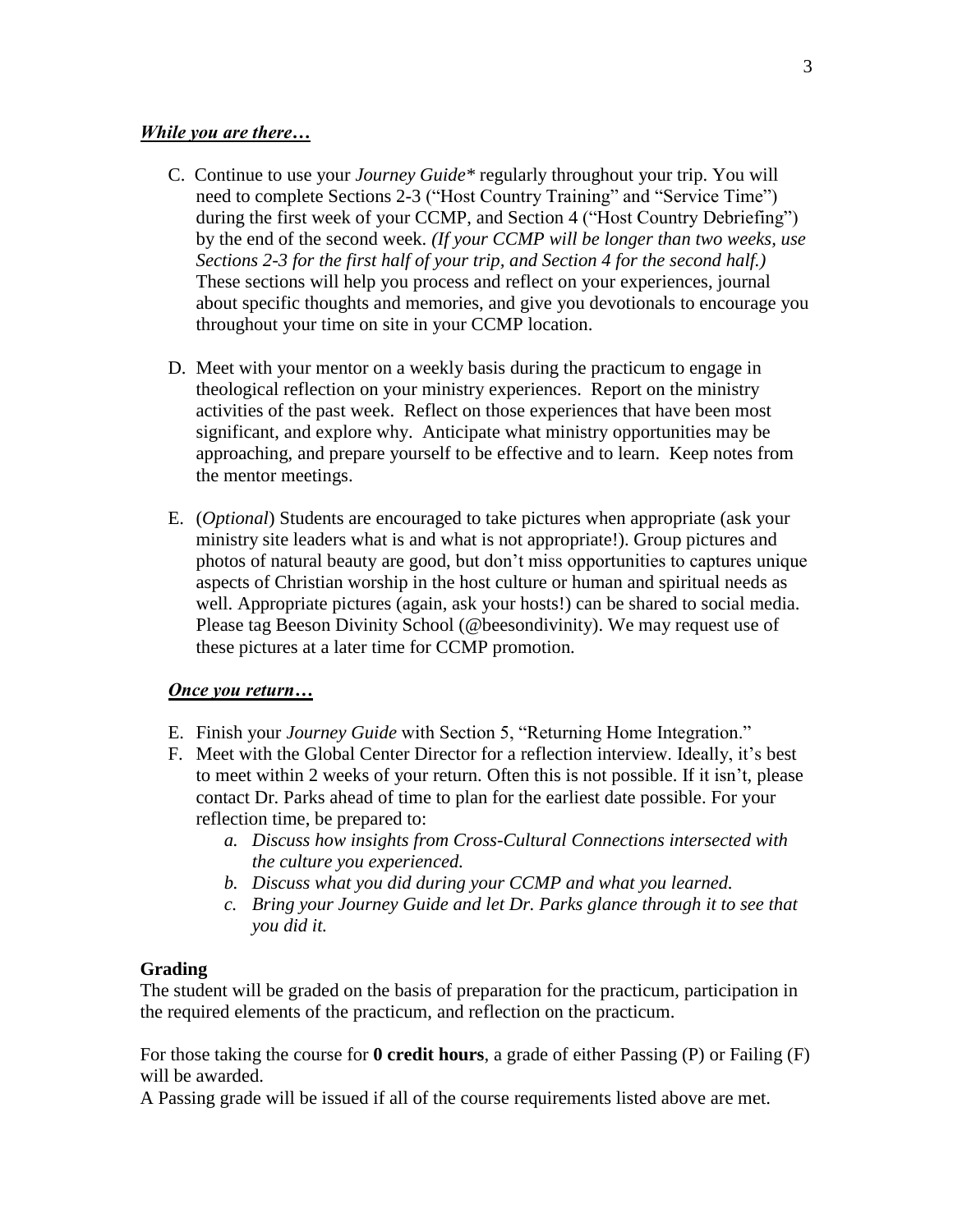A Failing grade will be awarded if the course requirements listed above are not met.

Because cross-cultural ministry practicums take place during the Summer schedule, and since the course requirements (mainly the reflection meeting) extend beyond the time of the practicum itself, grading for the course will typically not be completed until after the regular grading period for the term of registration. For instance, if one is registered for a practicum in the first Summer term, it is most likely that the grade for the course will not be recorded until sometime early in the Fall semester.

*Suggested* Reading:

Corbett, Steve and Fikkert, Brian. *When Helping Hurts: How to Alleviate Poverty Without Hurting The Poor And Yourself*. Chicago, IL: 2012.

Elmer, Duane. *Cross-Cultural Conflict: Building Relationships for Effective Ministry*. InterVarsity, 1993.

Howell, Brian M. *Short-Term Mission: An Ethnography of Christian Travel Narrative and Experience.* InterVaristy, 2012.

Lingenfelter, Judith E. and Sherwood G. Lingenfelter. *Teaching Cross-Culturally: An Incarnational Model for Learning and Teaching.* Baker Academic, 2003.

Lupton, Robert D. *Toxic Charity: How Churches and Charities Hurt Those They Help (And How to Reverse it).* Harper-Collins, 2012.

Priest, Robert J. *Effective Engagement in Short-Term Missions: Doing It Right!* Pasadena, CA: William Carey Library, 2008. Copyright by Evangelical Missiological Society.